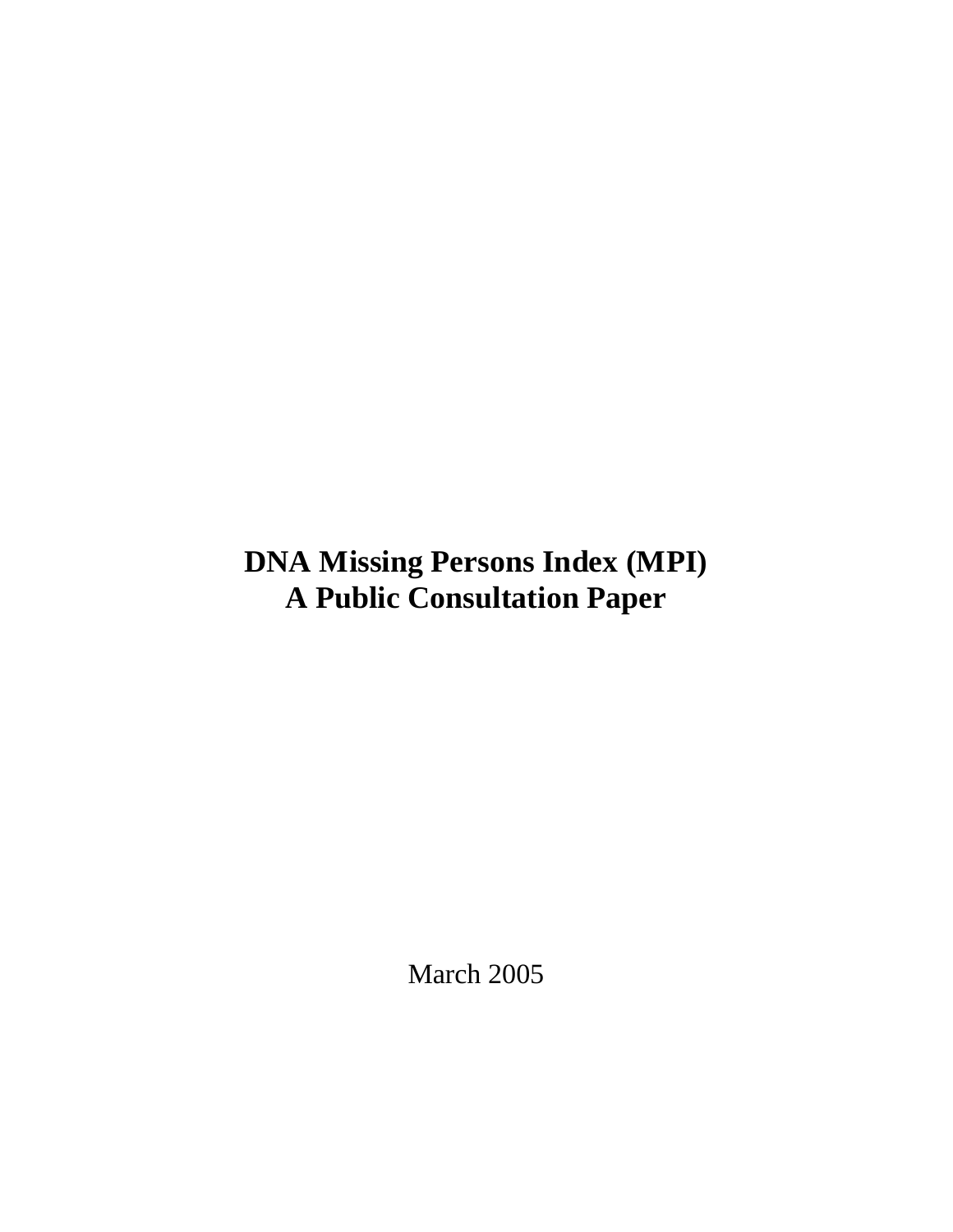#### **Foreword**

This consultation paper examines the issues that would be involved in establishing an approach to creating a national DNA database to make links between persons who have been reported missing, and unidentified human remains. It has been prepared from work undertaken by a federal/provincial/territorial (FPT) working group, at the request of Federal Provincial Territorial Ministers Responsible for Justice. Responses to this consultation will be considered as FPT Ministers engage in further discussions on the creation of a Missing Persons Index to help bring certainty and relief to families of missing persons.

This paper outlines the many practical and legal issues that such a database would raise and asks a series of inter-connected questions, the answers to which will help shape future policy, legislative and practical development.

Responses to the consultation questions, and any more general comments, are welcomed from any group or individual by **June 30, 2005**. Responses can be submitted via interactive online format **(www.psepc.gc.ca)**, by electronic mail to **consultation1@psepc.gc.ca** or by postal mail to:

DNA MPI Public Consultation Policing, Law Enforcement and Interoperability Branch Public Safety and Emergency Preparedness Canada 340 Laurier Avenue West Ottawa K1A 0P8 Attention: Ms. Karen Pottruff

For further information, please contact**:** Ms. Karen Pottruff at 613-990-6117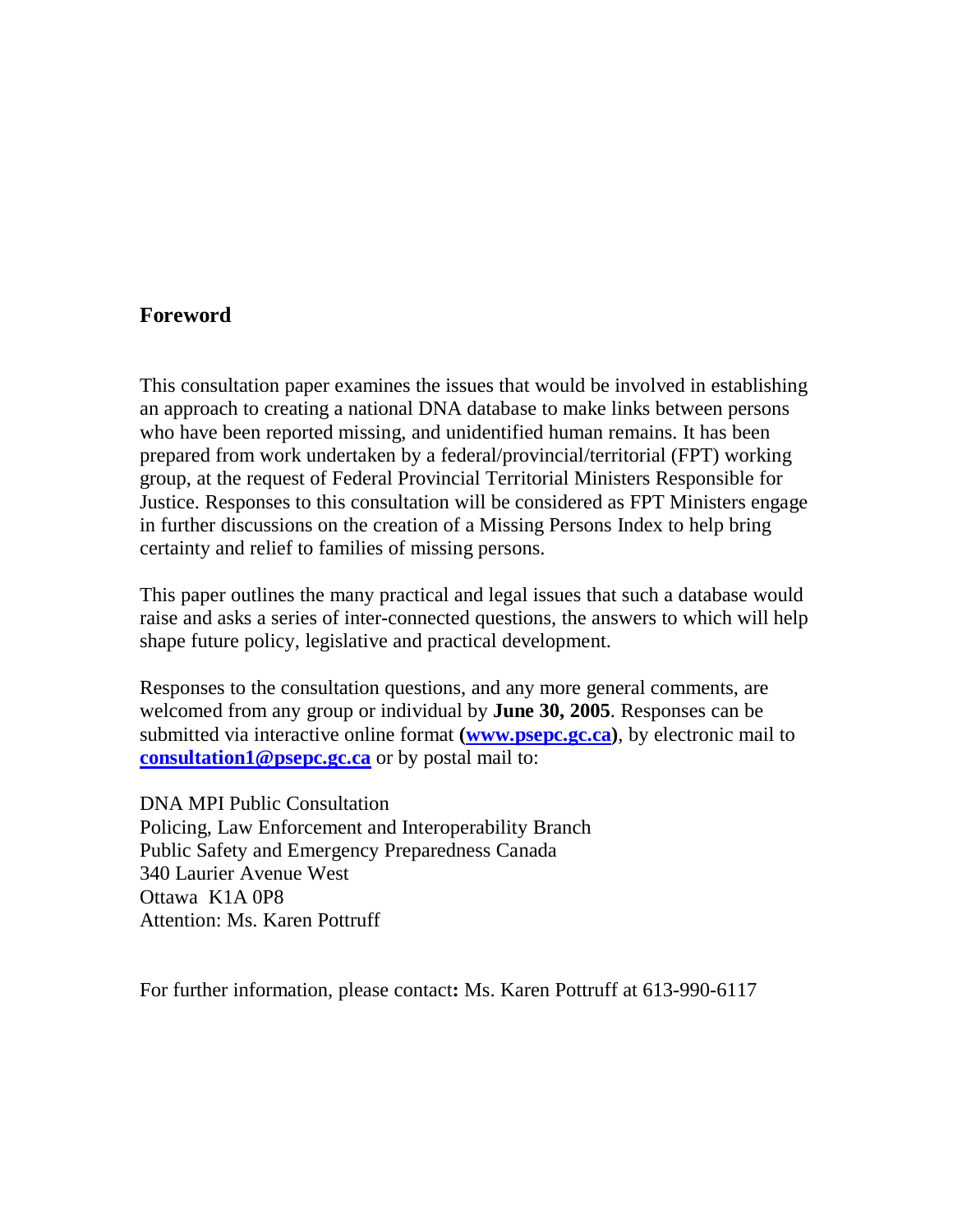# **TABLE OF CONTENTS**

| What are "unidentified human remains"? How many are there and what  |
|---------------------------------------------------------------------|
|                                                                     |
|                                                                     |
|                                                                     |
| What jurisdictions are involved in missing persons investigations?3 |
|                                                                     |
|                                                                     |
|                                                                     |
|                                                                     |
|                                                                     |
|                                                                     |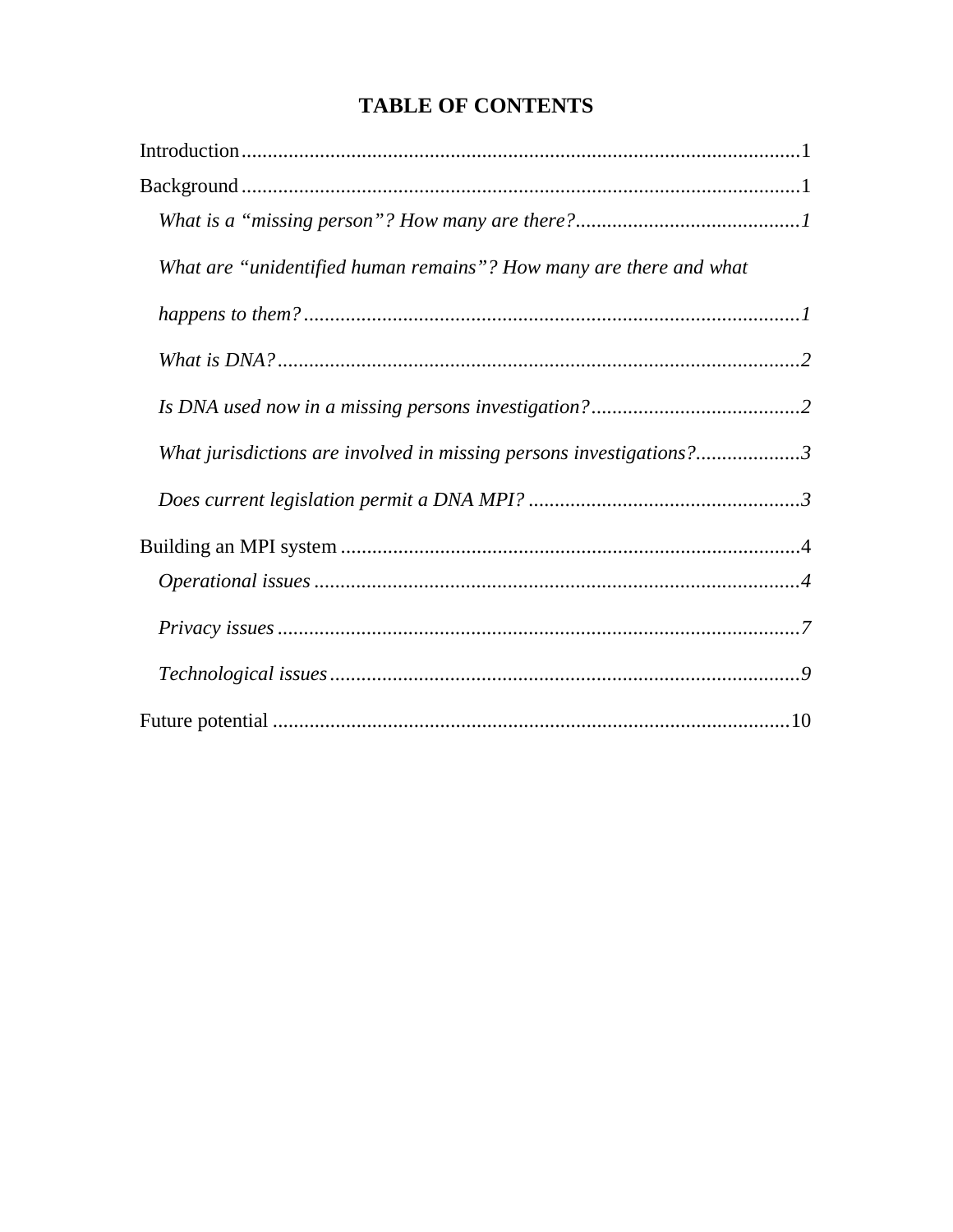# **Introduction**

This paper is designed to explore whether there is a will to develop, on a national basis, a DNA missing persons index (MPI). The purpose of a DNA MPI would be to identify anonymous found human remains.

### **Background**

To fully understand the issues involved in the creation of a DNA Missing Persons Index, it may first be useful to review background information on the issue of missing persons in Canada. A primer on DNA is also provided, as is an overview of the jurisdictions involved in investigations of missing persons in Canada and current Canadian law around DNA collection and storage.

#### *What is a "missing person"? How many are there?*

Every year, Canadian police receive about 100,000 reports of persons who have gone missing. Law enforcement agencies use the Canadian Police Information Centre (CPIC) to record and report missing persons cases nationally.

People of all ages may be missing for a number of reasons – for example, intentionally (either as a deliberate disappearance or as a runaway), as a result of mental illness or accident, parental abandonment or abduction, or as a consequence of kidnap or other foul play.

Many mechanisms already exist for providing assistance in different types of case – for example, Child Find, and the Alzheimer's Society's system for notifying police. Of the 100,000 persons reported missing each year, the overwhelming majority return or are found very quickly. Nevertheless, the RCMP estimate that, a year after being reported missing, around 4,800 people are still missing, with an average increase of around 270 new, long-term missing persons each year.

#### *What are "unidentified human remains"? How many are there and what happens to them?*

Unidentified human remains may range from complete bodies to small finds of human bone or other tissues. CPIC figures indicate that 20-30 new or partial sets of human remains are discovered each year in Canada. In some cases, these relate to the victims of crimes, but more often to victims of accidents or people who have died of natural causes. CPIC currently records a total of 286 sets or partial sets of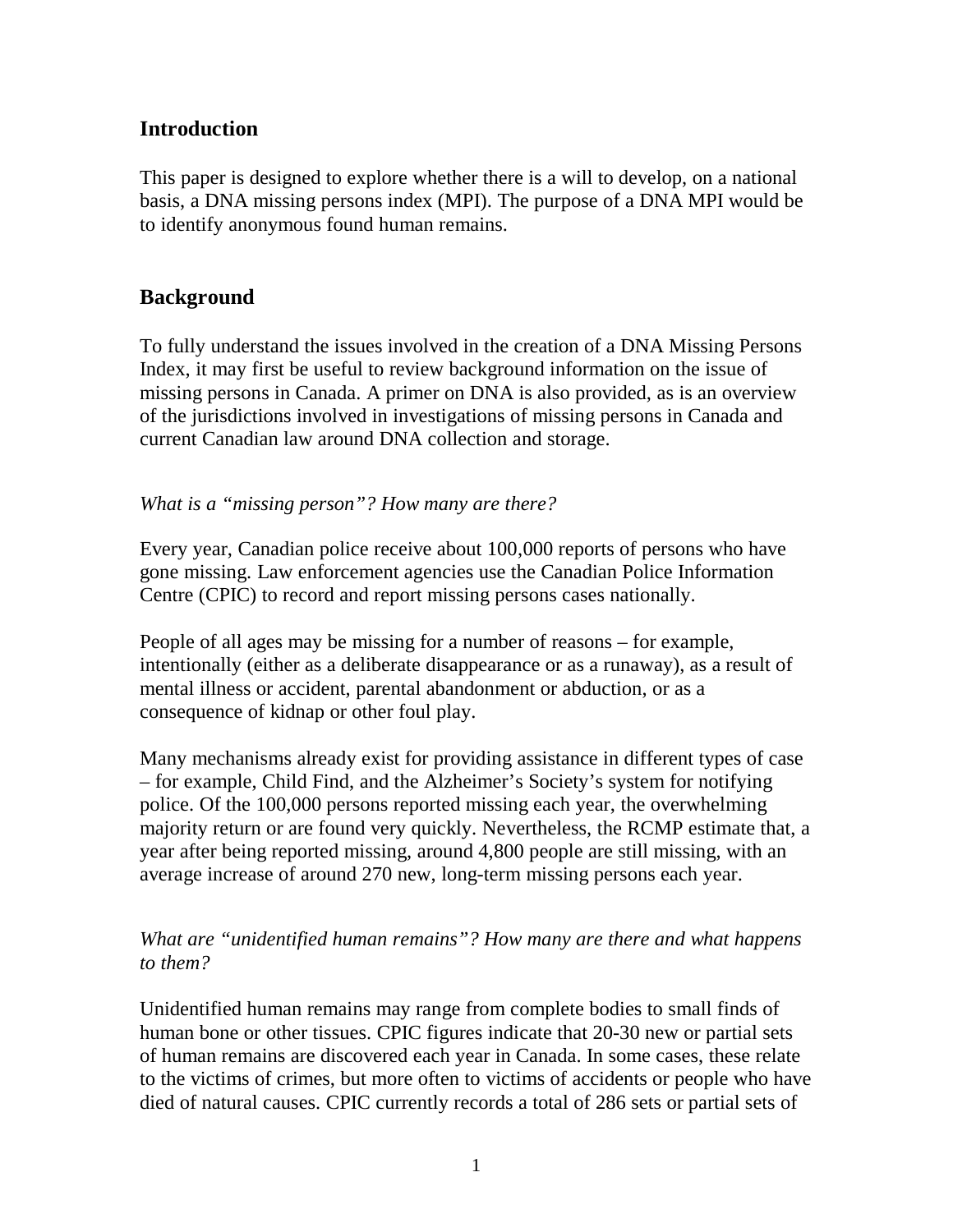unidentified human remains. Given that a small number of identifications are made each year, this total has remained relatively stable for the last number of years.

Provincially-appointed coroners have jurisdiction over, and responsibility for, unidentified human remains. Provinces indicate that remains are retained indefinitely pending identification. There is no easy or uniform way to connect unidentified remains with a person who has been reported missing.

#### *What is DNA?*

DNA (deoxyribonucleic acid) is the fundamental building block of an individual's genetic make-up. It is found in virtually every tissue of the human body. DNA is very stable, meaning that useable DNA can often be found on material that is decades old. This stability, combined with the unique features of each individual's DNA and the accuracy of current DNA analysis techniques, makes DNA a powerful forensic tool for identifying individuals.

#### *Is DNA used now in a missing persons investigation?*

Currently, police and coroners use primarily non-DNA means, such as dental records and fingerprints, to identify some of the unidentified human remains described above.

In Canada, there is currently no process for systematically gathering and comparing any of these DNA samples. If this does happen, it occurs locally and on a voluntary, ad hoc basis. Currently, samples and DNA profiles are not retained or indexed, although at least one province is considering moving toward such a system.

Through the use of DNA technology, it would now be technically possible in many cases to make a positive identification of remains – either by matching the DNA profile of the remains with a DNA profile derived from the personal effects of a missing person, or by comparing the DNA profile of the remains with the DNA profile of close biological relatives of a missing person.

Current law enforcement practice varies in terms of collection of DNA relating to missing persons. For example, standard practice among the RCMP calls for the voluntary collection of a sample of the missing person's DNA (e.g. from a hairbrush or toothbrush) within two to three days of the person being reported missing. The DNA sample is not necessarily used in all cases, however it remains a useful practice when the person is missing for a long period of time. The DNA samples are not analyzed, but are retained locally unless and until a DNA profile should be required (for example to allow comparison with unknown DNA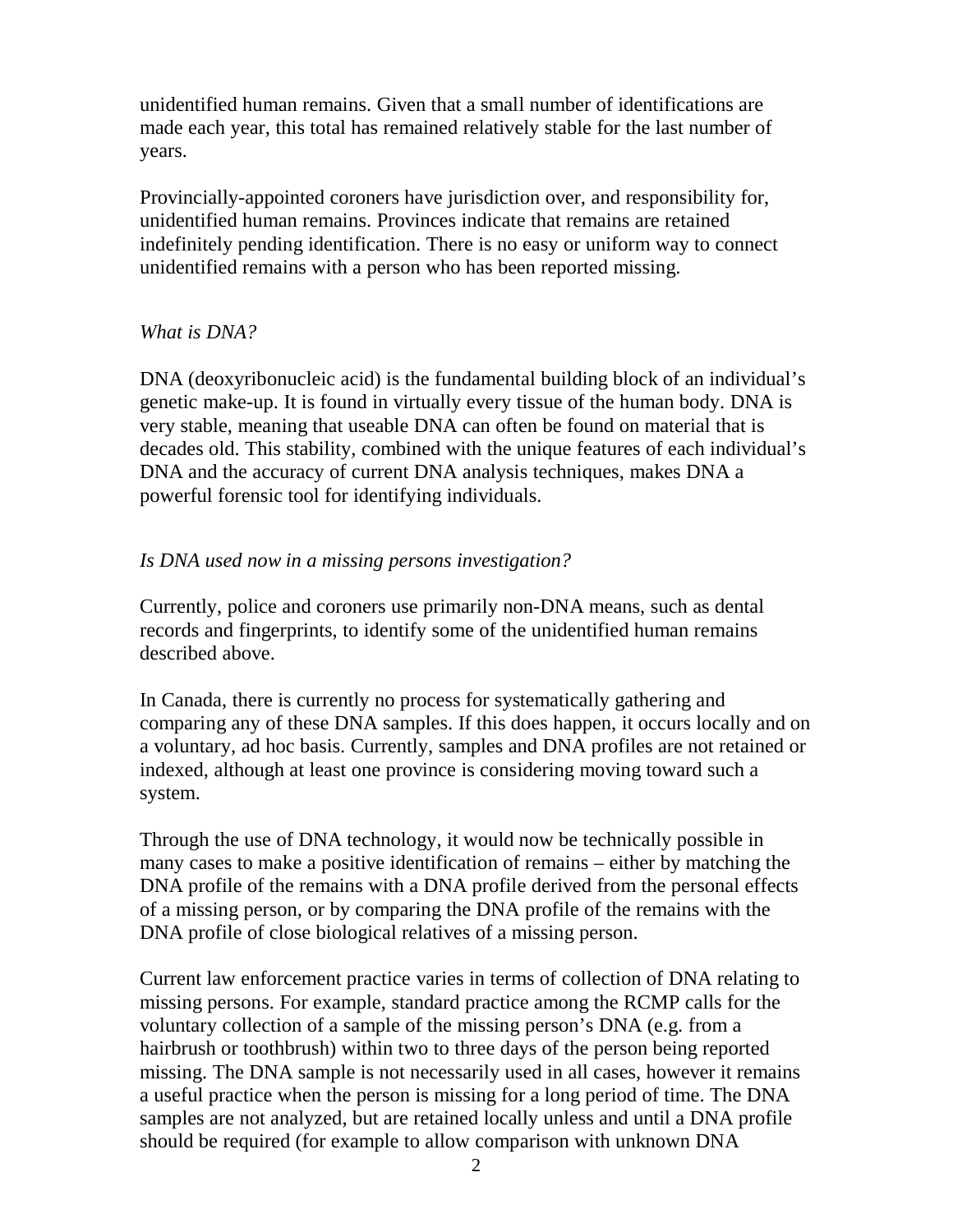discovered at a crime scene), or until the missing person is either located or would have reached the age of 100. However, approaches to the use of DNA in missing persons cases differ between both Canadian municipal police forces and among those provinces for which the RCMP does not serve as the provincial police force.

The creation of a DNA Missing Persons Index would allow the use of existing technology to confirm whether or not unidentified human remains are those of a missing person – and thereby provide relief for the families of missing persons.

#### *What jurisdictions are involved in missing persons investigations?*

Missing persons investigations are not necessarily a matter of criminal law, which is federal jurisdiction. While an individual case has the *potential* to become a criminal investigation (depending on the circumstances), missing persons investigations are generally initiated by the local police in their wider, social, community order role.

Under the Canadian Constitution, the provinces also legislate with regard to property and civil rights or matters of "merely local or private nature" – including the legislation governing the role of coroners in dealing with unidentified human remains, for example.

The federal government has general constitutional authority with respect to matters under the "peace, order and good government" umbrella and defence and international affairs. There could be linkages to federal jurisdiction to the extent that any future MPI deals with international or military matters.

# *Does current legislation permit a DNA MPI?*

There is no provincial or territorial legislation authorizing the creation of DNA Missing Persons Indices within these jurisdictions. Nor does current federal legislation authorize the creation or holding of a DNA index of either missing persons or of unidentified human remains.

Federal legislation does, however, govern the collection and storage of DNA as part of criminal investigations. In 1998 Parliament enacted the *DNA Identification Act*. The Act established a national DNA data bank and amended the *Criminal Code* to permit a judge to make a post-conviction DNA data bank order authorizing the taking of bodily substances from a person found guilty of designated *Criminal Code* offences, in order to include the offender's DNA profile in the national DNA data bank. In 2000, further legislation applied these provisions to the military justice system. The provisions came into force on June 30, 2000.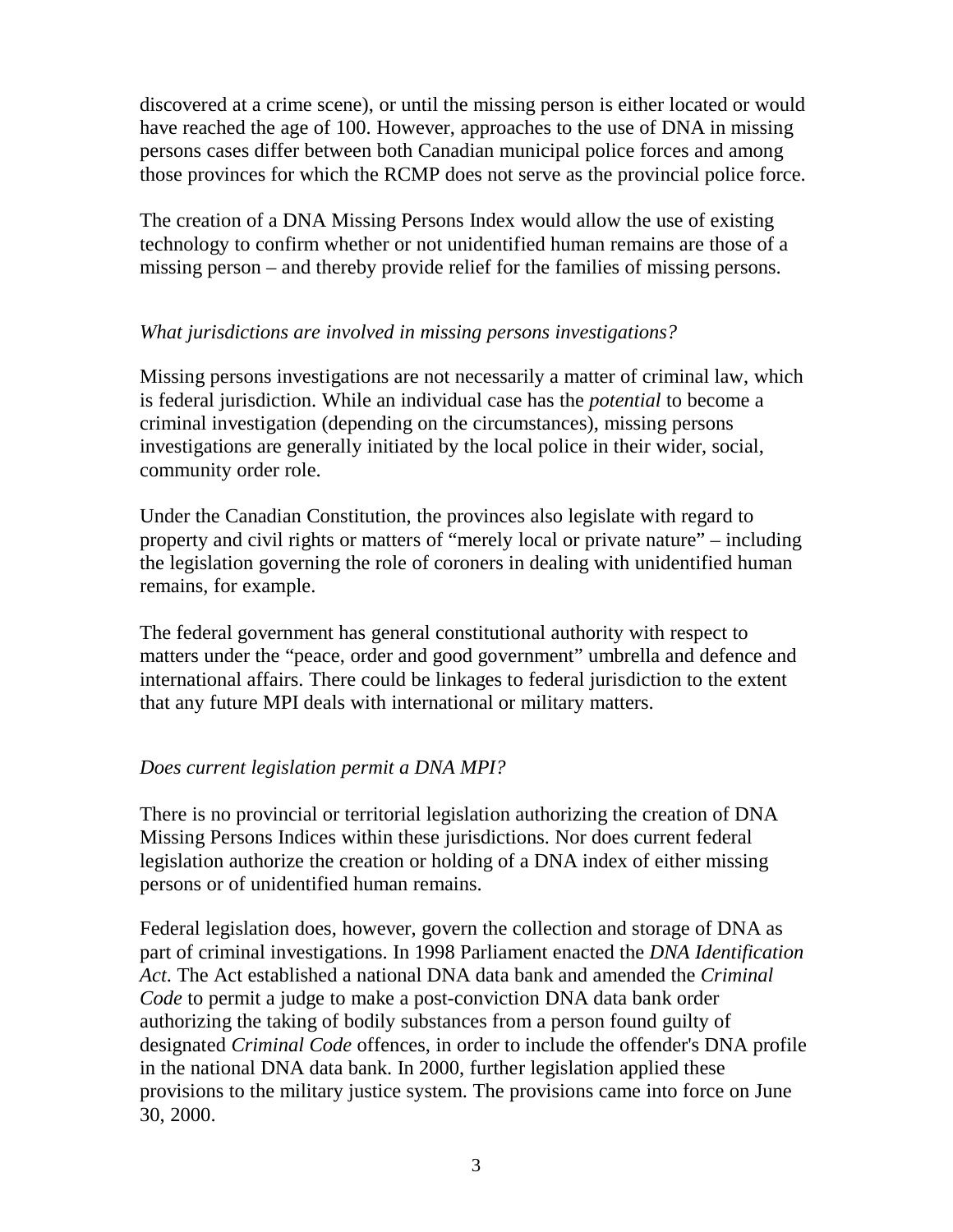The National DNA Data Bank (NDDB), located at RCMP Headquarters in Ottawa, helps law enforcement identify persons alleged to have committed "designated" criminal offences. Its purpose is strictly limited to helping to solve serious crimes, by comparing the DNA profiles of certain convicted offenders with those derived from unidentified DNA found at crime scenes.

Parliamentarians took a very careful approach to the legislation which established the NDDB, with particular regard to privacy issues. A similar, measured approach would be essential in the development of any MPI legislation, whether federal or provincial/territorial.

If an MPI were to be created, an appropriate legal framework would be required, recognizing federal and provincial jurisdictions, building in protections for privacy and acknowledging the differing interests of police, coroners, families and missing persons themselves. It would have to address the form and manner for the giving of consent by family members for the collection of DNA material from the missing person's belongings, and from the relatives themselves (see further below). It would also need to set out procedures for the collection, analysis, storage and protection of DNA information. The precise form of the legal framework would depend on decisions taken in relation to the model of MPI chosen.

**Consultation Question 1: Do you support the creation of a DNA Missing Persons Index in Canada?**

#### **Building an MPI system**

Building an MPI would involve a number of significant challenges. For ease of review, they are presented under the following categories: operational, privacy and technological issues.

#### *Operational issues*

Various models would be possible for setting up a DNA MPI, and those listed below should not be considered exhaustive. An appropriate model, however, would need to ensure high throughput with automated assistance for rapid analysis, quality control, consistency, privacy, and security of both biological samples and derived DNA data.

Given that missing persons investigations are led by local police, and that provincial coroners have jurisdiction over unidentified human remains, one possibility would be for provinces and territories to develop their own legislation and MPI/MPIs, either individually or collectively as a network, possibly with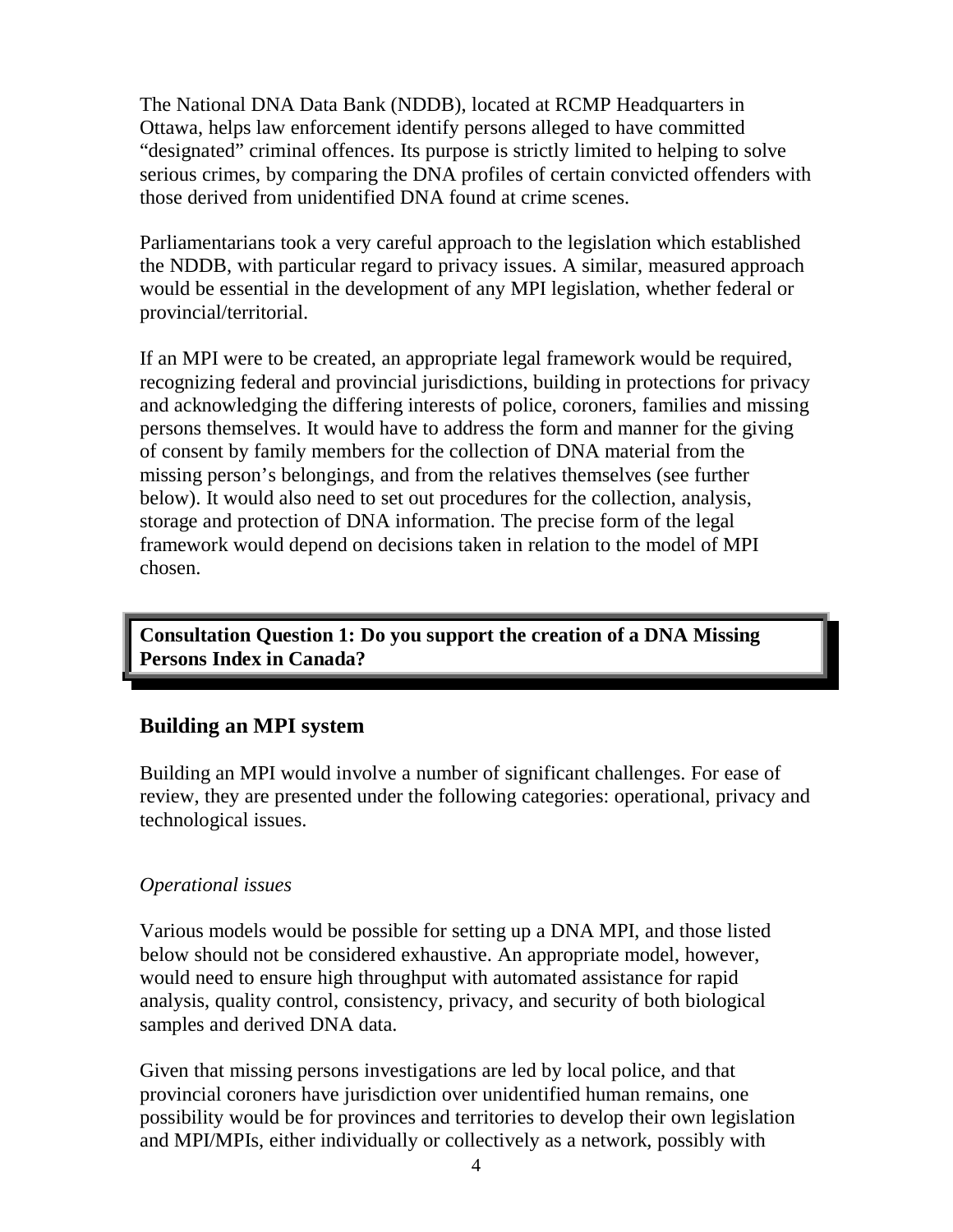federal government facilitation. This would be similar to the U.S. approach to its DNA data bank: each State has its own independent DNA data bank and uploads data to a virtual national DNA data bank.

Another approach would be to house the Missing Persons Index nationally, perhaps with the RCMP as a National Police Service, and to operate it at federal expense, but to leave to provinces and territories the responsibility to carry out (directly or using RCMP forensic laboratories) or to contract out, the analysis of all biological samples. The RCMP would in effect operate as a clearing house. If provinces and territories had responsibility for sample analysis, the contribution of the RCMP would perhaps be limited to a small number of computer servers, with associated system maintenance and quality assurance oversight. Contracting out the analysis would raise issues of quality control, consistency and security.

A further possibility would be the creation of an entirely new agency to run a national MPI database, either with or without responsibility for analysis of DNA samples.

Any MPI model would need to address the analysis of the existing "backlog" of cases, of both missing persons and unidentified human remains, and the ongoing analysis costs of new cases. Different models would undoubtedly involve different costs. The issue of costs and the question of funding are not addressed in this consultation paper. This would require further analysis and discussion between governments, if it is decided to proceed with the development of an MPI.

**Consultation Question 2: Should a Canadian MPI be national or a provincial/territorial network?**

**Consultation Question 2a: If you think an MPI should be national, should it be located in the RCMP? Or, would you support the creation of a new, independent agency to store and protect access to the biological samples and DNA profiles?**

**Consultation Question 3: Do you have any views on who should be responsible for carrying out the forensic DNA analysis of the MPI biological samples?**

Whatever the model of delivery, certain basic operational questions would have to be addressed. The first and most important would be the adoption of a commonly accepted definition of "missing person". At a minimum, this might require that a person has been reported missing to the police, and entered as such on CPIC, in order to set the MPI process in motion. Given the high percentage of missing persons who are located within a relatively short time, it may be reasonable to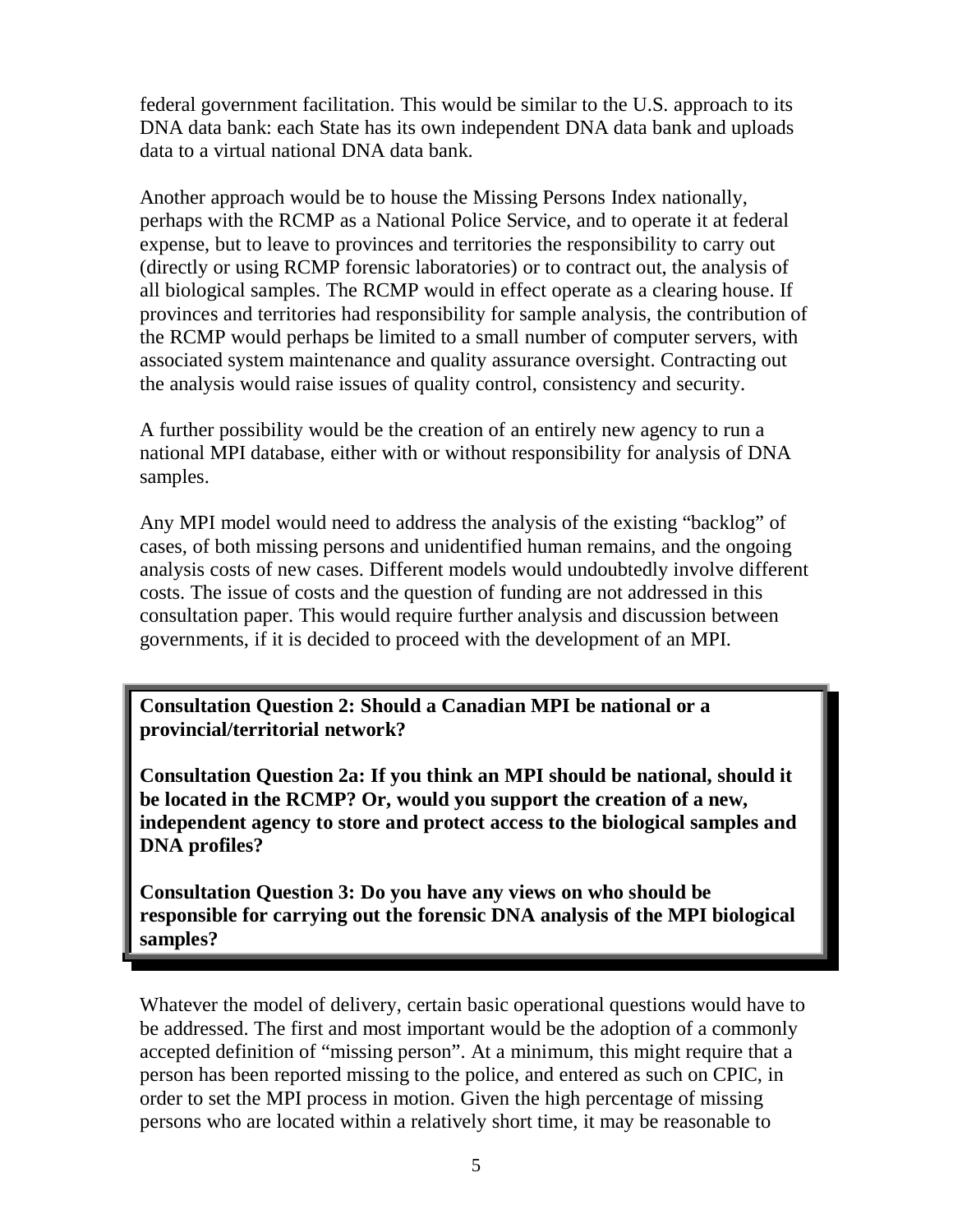further require that the person has been continuously missing for a period of 12 months.

Additionally, any system would require the development of standard procedures for activating the MPI process in respect of both unidentified human remains and of a missing person, for the provision of informed consent by relatives, and for the communication back (and to whom) of the results of any cross-checking. It would also be necessary to agree on what legal effect a positive identification of human remains as those of a missing person would have (for example, in relation to the local coroner, vital statistics and licensing services, and insurance companies), or whether these issues would be remitted to the coroner in relation to a legal declaration of death.

**Consultation Question 4: For the purposes of developing an MPI, how should "missing person" be defined?**

**Consultation Question 5: Should a positive identification of human remains as being those of a missing person itself have any legal effect?**

Another basic operational issue pertains to the collection of information to be housed in an MPI. At a minimum, two separate collections of information would be needed:

- DNA profiles derived from unidentified human remains
- DNA profiles derived from persons reported missing, established from personal effects obtained lawfully through the consent of relatives

For fuller effectiveness, a third collection could also be included:

• DNA profiles derived from consent samples obtained from biological relatives of persons reported missing

The MPI would cross-check the collections of information it contained, in order to establish whether unidentified human remains are those of a missing person.

Backing this up would be a storage bank of these derived profiles, as well as a tracking and document system to provide a historical account for each sample/profile and to establish the probability of kinship and identity. An accredited scientific protocol would be needed to ensure the validity and reliability of DNA profile matching results, and respect for the genetic privacy of the individuals contained in the MPI.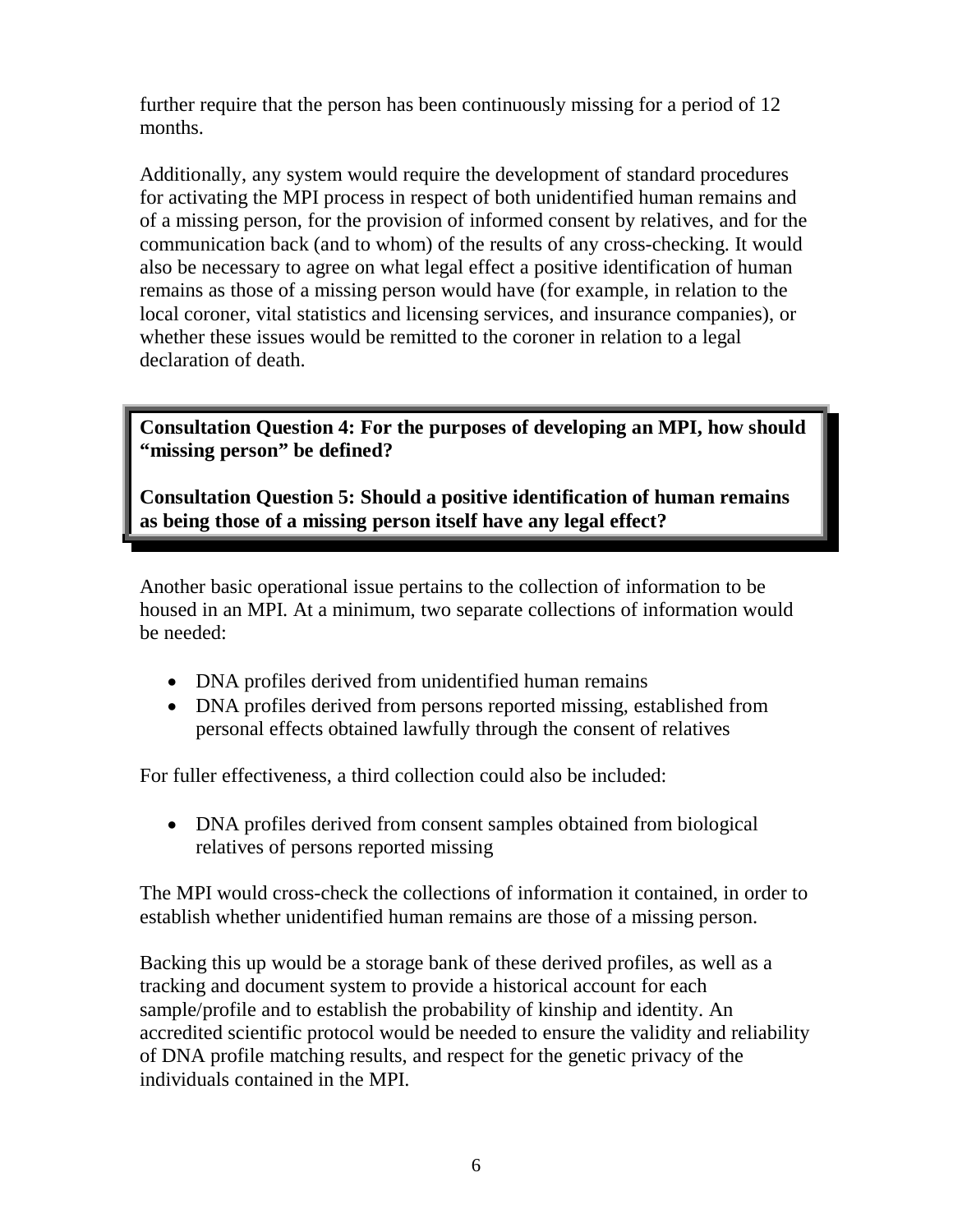**Consultation Question 6: Do you support the inclusion of DNA profiles from volunteer biological relatives of a missing person in an MPI, in addition to the profile of the missing person?**

#### *Privacy issues*

Any proposed collection, storage and use of personal and genetic information naturally raises major concerns about the privacy and security of that information, and the purposes for which it will be used.

For example, in the case of MPI, how would each information source be collected? It is assumed that there is no privacy interest in unidentified remains and thus no consent issue for collection of this information. In terms of collection of information on DNA of a missing person, who would be authorized to provide that information/material and under what terms or conditions? Similarly, with respect to collection of information from relatives of an alleged missing person, what authority would be required for the collection of this information and parameters for retention, use and destruction? Answers to these questions would need to be defined in any legislation governing MPI.

The *DNA Identification Act* (which created the National DNA Data Bank [NDDB] as an investigative tool for use in criminal investigations),for example, clearly defines how the collected biological samples and derived DNA data can be used, as well as the rules for the retention of the original sample. No original biological samples or DNA data can be used for anything other than the law enforcement intentions set out in the legislation.

Furthermore, the RCMP is assisted in the operation of the NDDB by the NDDB Advisory Committee, which includes a representative of the Privacy Commissioner; human rights and ethics experts; scientific and technical experts; and law enforcement and legal experts. The Advisory Committee is not an oversight body, but it provides advice and reports to the RCMP Commissioner on any issue relating to the effective and efficient operation of the NDDB, and assists in the prevention of potential misuse of DNA information.

The establishment of such an independent committee was deemed necessary by the Standing Senate Committee on Legal Constitutional Affairs, to review and advise on the implementation and ongoing administration of the NDDB.

Legislation creating an MPI would have to include careful protection of the privacy of the genetic information and bodily substances held for the purposes of an MPI.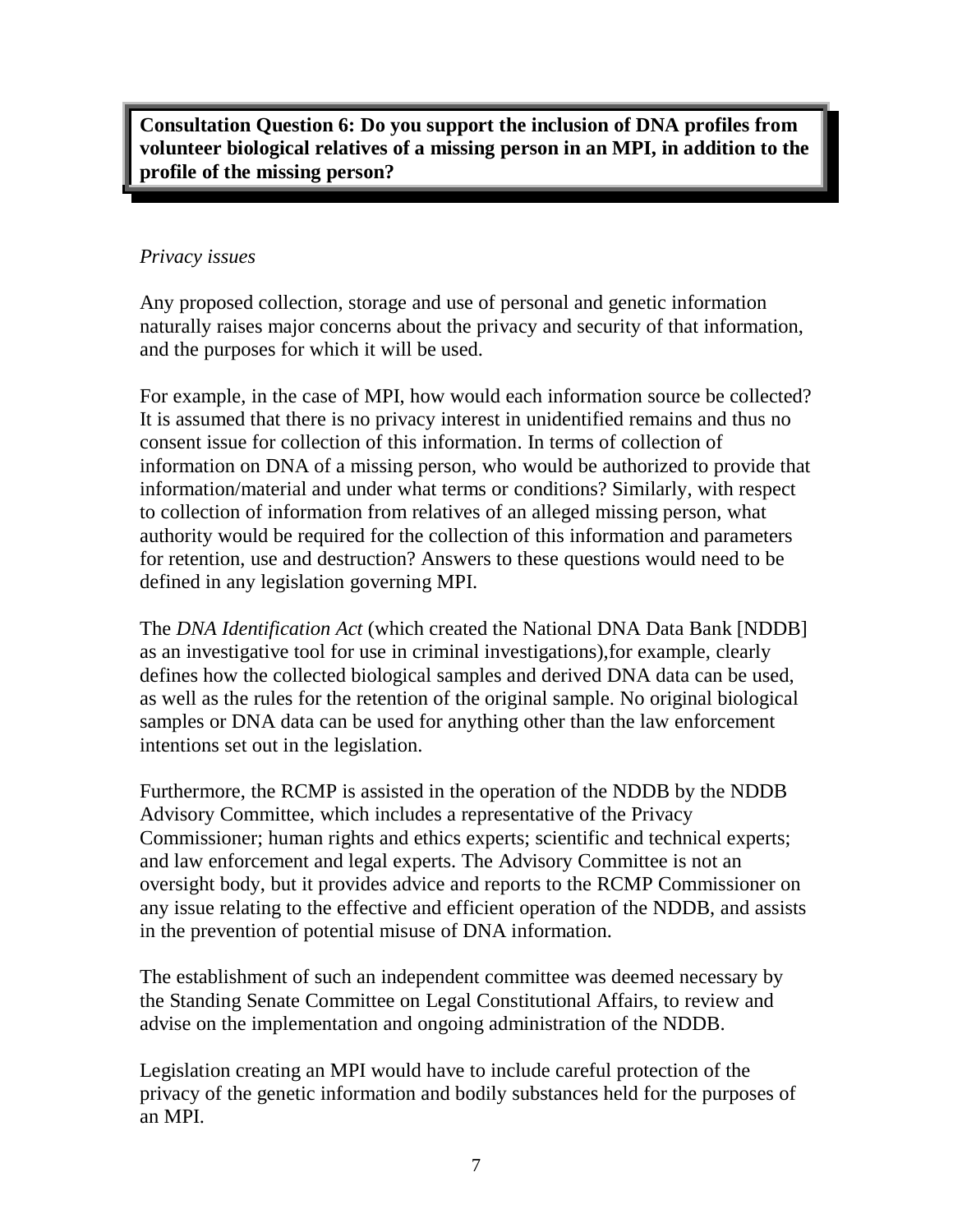**Consultation Question 7: What are your views on collecting identifying information in terms of managing privacy, collection, storage, use and destruction?**

**Consultation Question 8: Would you want to see some form of advisory or oversight body for a DNA MPI, and if so, what would be its mandate?**

The fundamental purpose of an MPI would be to cross-check between the collections of information it contained, in order to establish whether unidentified human remains are those of a missing person. However, it has been suggested that an MPI should go further, and that some or all of the three collections within the MPI should be cross-checked against the holdings of DNA profiles within the NDDB. This kind of cross-checking is permitted, with appropriate restrictions and consents, under some other countries' systems, for example the DNA indices maintained by the FBI.

The rationale for this suggestion has been that such cross-checking might determine whether unidentified human remains belong to a convicted offender.

Any cross-checking would be an extremely sensitive issue and would require very careful consideration by privacy experts and by Parliamentarians. Oversight would therefore be of vital importance.

**Consultation Question 9: Should the possibility of cross-checking the DNA of found human remains against DNA profiles within the National DNA Data Bank be explored further?**

A separate question relates to the length of time for which a relative's biological samples and DNA information should be retained. Time periods may depend upon the specific circumstances of individual cases. For example, if only partial remains are discovered, samples may need to be retained indefinitely against the possibility of further partial discoveries. Alternatively, if a person reported missing is later found, either alive or dead, and no criminal investigation follows, samples and DNA profiles could be destroyed immediately. Statutory, regulatory and laboratory practices would have to reflect these variations. In particular, relatives would need to be assured that their samples and profiles would be destroyed if and when their missing relative was located and identified. It may also be appropriate to destroy relatives' and a missing person's samples after seven years, unless an application for extension has been received from a relative. This time period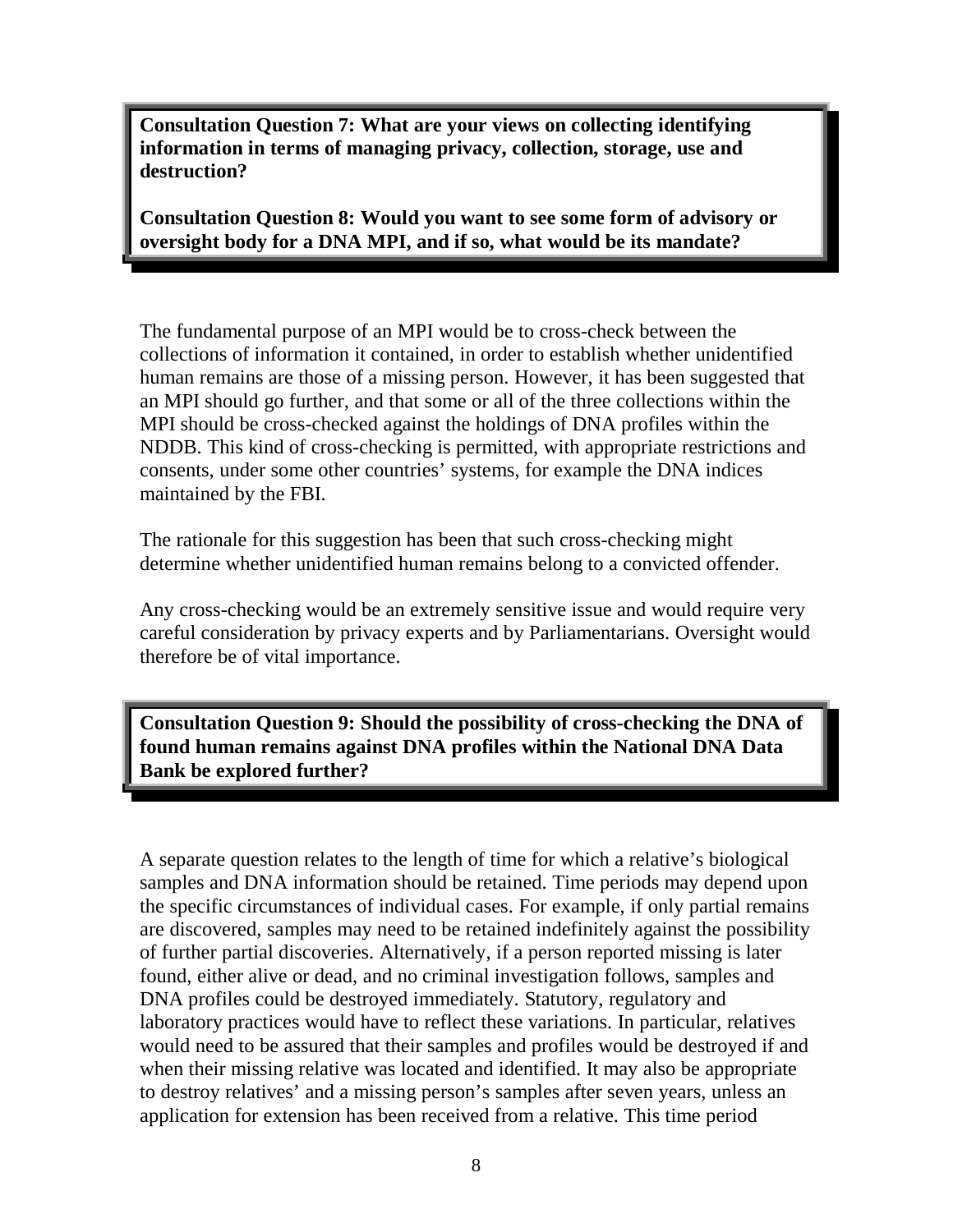reflects provincial statutory provisions regarding an application for a declaration of death.

**Consultation Question 10: How long should biological samples and DNA profiles of missing persons and relatives be retained?**

#### *Technological issues*

There are two types of DNA within the human cell – mitochondrial and nuclear. They have different characteristics and require different scientific procedures for their analysis. Profiles obtained using mitochondrial DNA cannot be compared with those obtained using nuclear DNA. Mitochondrial DNA is even more enduring than nuclear DNA, though less discriminating between individuals. In some cases, where human remains are either very old or have suffered extreme degradation or environmental exposure such as fire or explosions, mitochondrial DNA may offer the only hope for identification.

The mitochondrial DNA process is not widely used in forensic laboratories in Canada. The scientific techniques required for mitochondrial DNA analysis are significantly more expensive and time-consuming than those for nuclear DNA. Experience in large mass disasters (e.g., the World Trade Center) suggests that nuclear DNA techniques are very successful in yielding useable DNA profiles, even from severely damaged biological samples, in a cost-effective manner.

Although there may be some cases in which mitochondrial DNA analysis might be crucial to identification, it can reasonably be anticipated that the number of such instances will be very small indeed. The numbers of Canadian cases of both missing persons and unidentified human remains are relatively small, and the number of cases in which mitochondrial DNA analysis might be required is very small. It is possible that a significant proportion (e.g. 80%) of unidentified human remains may yield nuclear DNA profiles. A pilot project on a sample of unidentified human remains could yield statistically significant data on the percentage of samples which would yield nuclear DNA profiles. The issue which might then arise is whether to use nuclear DNA technology for this proportion, with the remainder resting unidentified, or whether to use mitochondrial DNA at significantly greater cost with the expectation that 95% or more of the samples would then yield DNA profiles.

Although it would be necessary to conduct a pilot sample before reaching a final conclusion, it may be reasonable to assume at this stage that an MPI need not incorporate a new capacity for mitochondrial DNA analysis. This would likely be very expensive. If it were to be required exceptionally in a particular case, and if other information indicated a potential identity, it may be sufficient for the scheme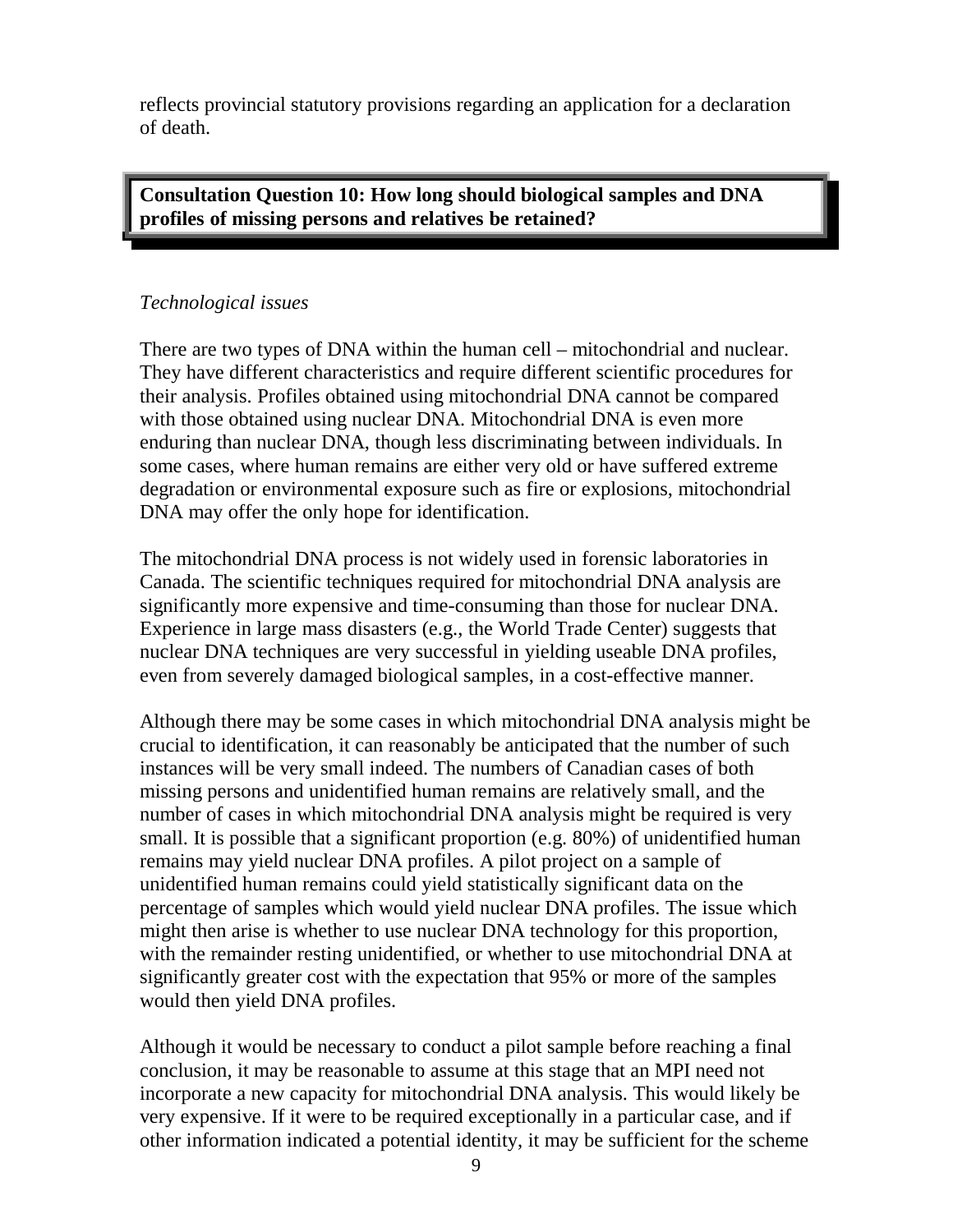to include scope to arrange for that analysis and the analysis of comparison samples to be conducted at mitochondrial-equipped laboratories elsewhere, either in Canada or overseas. For example, both the U.S. Federal Bureau of Investigation and the U.K.'s Forensic Science Service have and use significant mitochondrial capacity.

**Consultation Question 11: Should a Canadian MPI be established based on nuclear DNA technology, even though all found human remains might not yield nuclear DNA?**

**Consultation Question 12: Should a pilot study be carried out to determine what proportion of unidentified human remains might yield nuclear DNA, and if so, what would be an acceptable proportion for the purposes of developing an MPI?**

**Consultation Question 13: Should a Canadian MPI incorporate a costly capacity to carry out mitochondrial DNA analysis?**

# **Future potential**

The December 26, 2004 tsunami in Southeast Asia has focused attention on the serious challenges of victim identification following a mass disaster. If a national MPI were to be developed, a similar permanent approach might be considered for victim identification following a mass disaster. In Australia, for example, a disaster victim identification capacity was added to the functions of the national DNA data bank, following the terrorist bombings in Bali, in October 2002. Given that Canada has had the experience of developing an ad hoc mass victim identification program following the crash of SwissAir Flight 111, and again in relation to the Canadian victims of the tsunami, there could even be a case for developing both capacities at the same time, rather than going through a similar exercise twice.

There may also be potential to build on to an MPI a capacity to analyze stored DNA samples of military/peacekeeping front-line personnel, for use in the event of deaths overseas.

In addition to the missing persons entered into CPIC by Canadian police, at any given time around 3,000 persons from other countries are also listed as missing, at the request of overseas police authorities. In light of this number, there could be interest within the international community to enter into legal agreements regarding other countries' missing persons indices, to share information concerning unidentified human remains.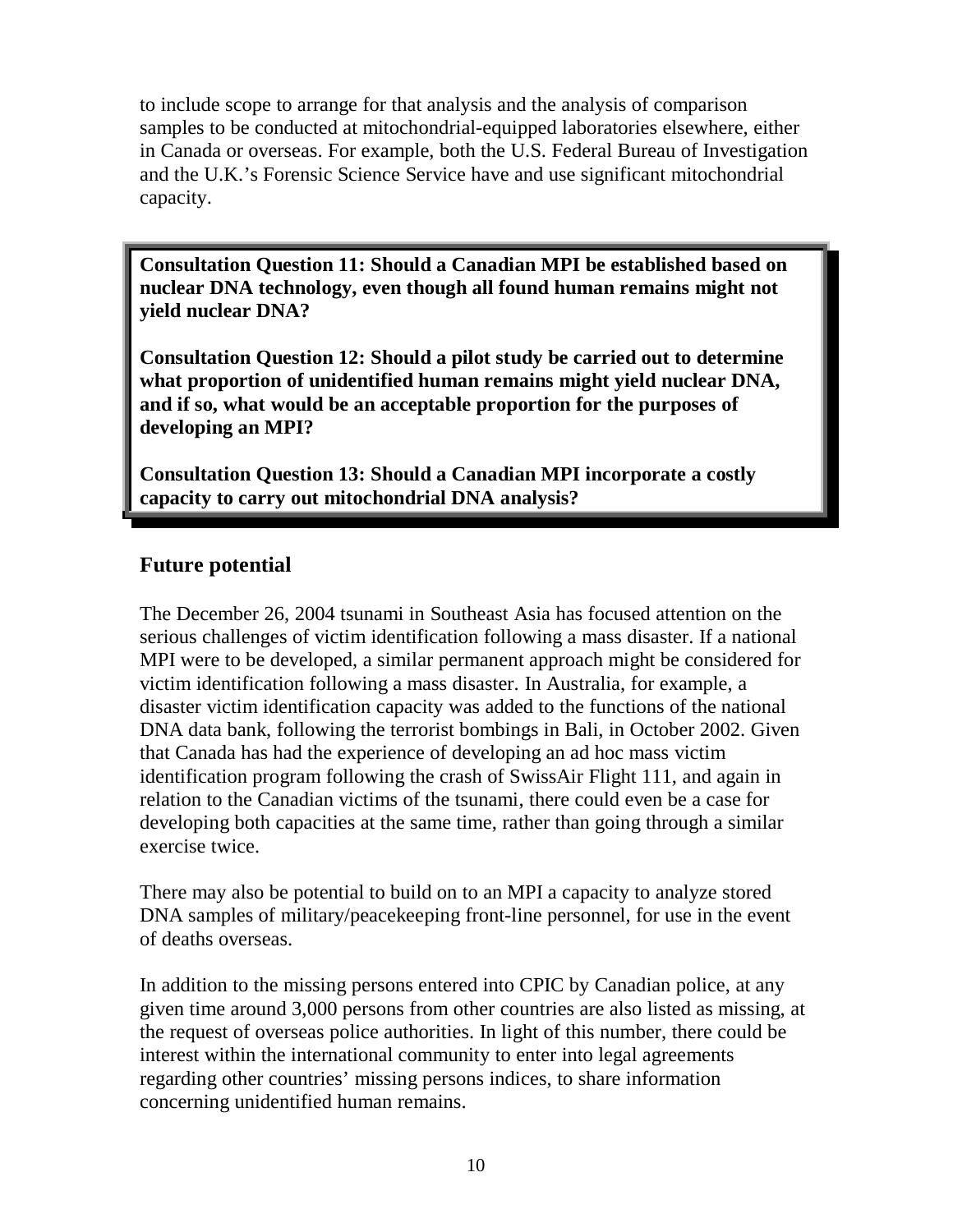**Consultation Question 14: Would you support consideration of the expansion of a national MPI to include capacity to deal with mass disaster victim identification, and/or a military component, or the capacity to share information with other countries – either now or in the future?**

**Consultation Question 15: Do you have any additional comments to make regarding the creation of a DNA MPI?**

Thank you for taking the time to review this consultation paper.

You may submit your responses by June 30, 2005 either via an interactive online format at www.psepc.gc.ca, by electronic mail to consultation1@psepc.gc.ca or by postal mail to the following address:

DNA MPI Public Consultation Policing, Law Enforcement and Interoperability Branch Public Safety and Emergency Preparedness Canada 340 Laurier Avenue West Ottawa K1A 0P8 Attention: Ms. Karen Pottruff